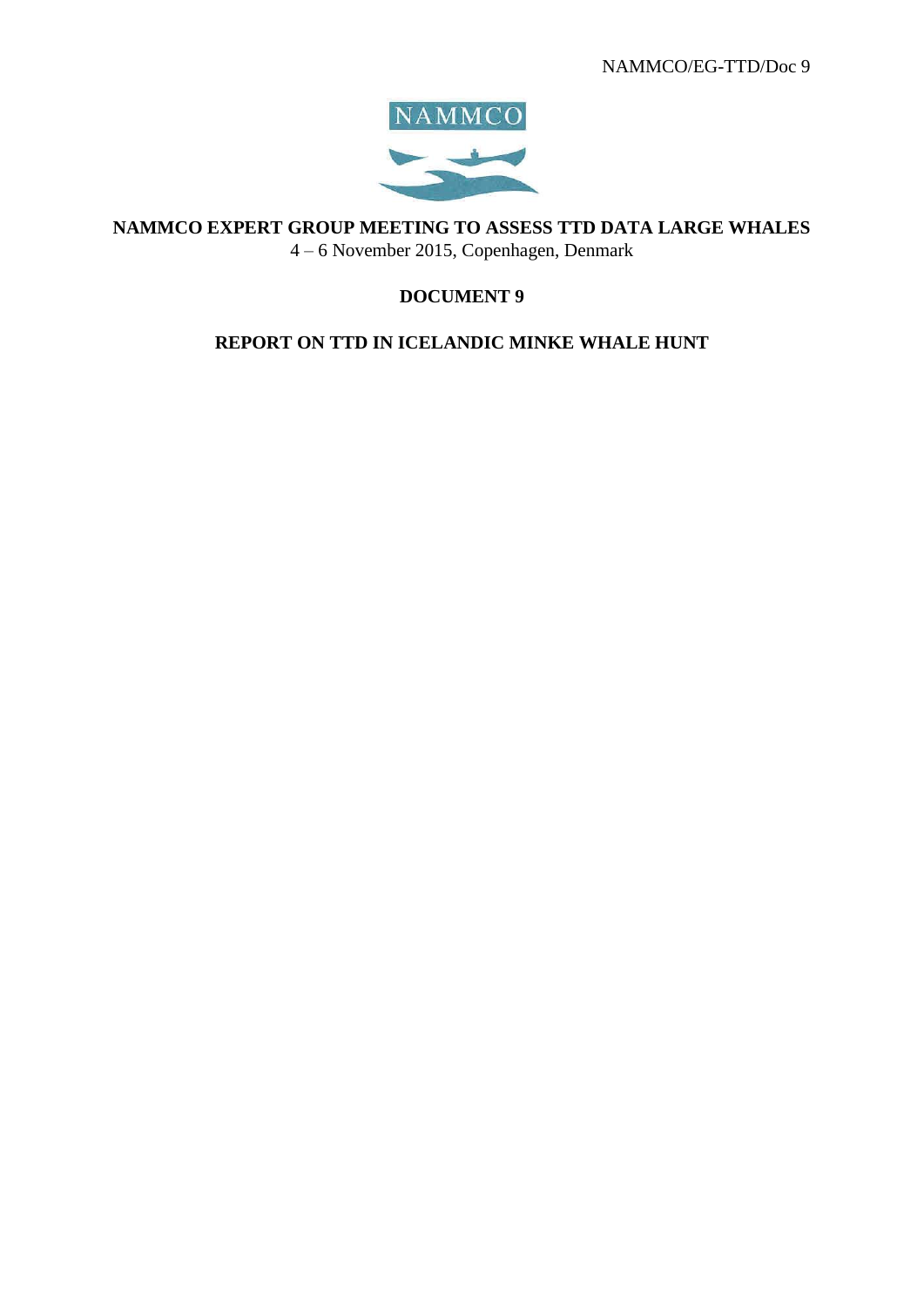# **Killing efficiency in the Icelandic minke whale hunt 2014 and 2015**

## **Report to the Directorate of Fisheries in Iceland, October, 2015**

## **By Dr. Egil Ole Øen Wildlife Management Service-Sweden egiloeen@online.no**

## **Background and brief summary of results**

Survival time (ST), Time to death (TTD) and Instantaneous death rate (IDR) are terms that are used to measure and quantify the killing efficiency or standard of killing methods and practices used in whaling operations (Øen 1995). Sampling and analysis of ST and TTD data in a standardised manner make it possible to compare the killing efficiency of different hunting practices and hunting gears and also measure the impact of developments, changes in hunting practices and training of hunters etc.

A NAMMCO Expert Group Meeting in 2010 to assess TTD data and results from whale hunts (NAMMCO 2010) recommended sampling of TTD data from several hunts, including the Icelandic hunt of minke whales (*Balaenoptera acutorostrata*) with the aim to compare and evaluate the results of killing efficiency of hunting methods used in Iceland with the results from other countries and hunts, and identify possible improvements of the hunt. NAMMCO recommended that data of TTD should be collected and analysed with covariates (animal size, shooting distance and angle of harpoon cannon shot, hit region and detonation area) like it had been done in Norway during 1981-2002 (Øen 1995, 2003).

To follow up these recommendations the Directorate of Fisheries in Iceland engaged the author of this report to organize the sampling of TTD data from the Icelandic minke whale hunt in 2014 and 2015 and also to process and organise the analysis of the data in compliance with the NAMMCO recommendations.

TTD data collected from the hunt in 2014 was 1 minke whale and 12 minke whales in 2015 hunted by the same vessels. The result was 9 whales (69%) killed instantly. The average killing time for all whales was 2 min and the median time for the four whales that did not die instantly was 4 min. The longest survival time was 13 min.

#### **Data collection and results from the 2014 and 2015 hunting seasons**

## Data sampling

An experienced Norwegian veterinary officer well trained for TTD data collection after several season in the Norwegian minke whale hunt, was engaged to collect the TTD data during the two seasons using the data-sampling scheme that had been used for collection of TTD data for minke whales in Norway (Øen 1995, 2006). In addition to TTD, the behaviour of the whale after being shot, data on whale length, estimated range of shooting, the angle between the shot direction and the whale's long axis, the impact point on the whale, the detonation site, necropsy finds, grenade function and possible reshooting should be recorded.

The post mortem examination of the whales was carried out when the whales were processed on land.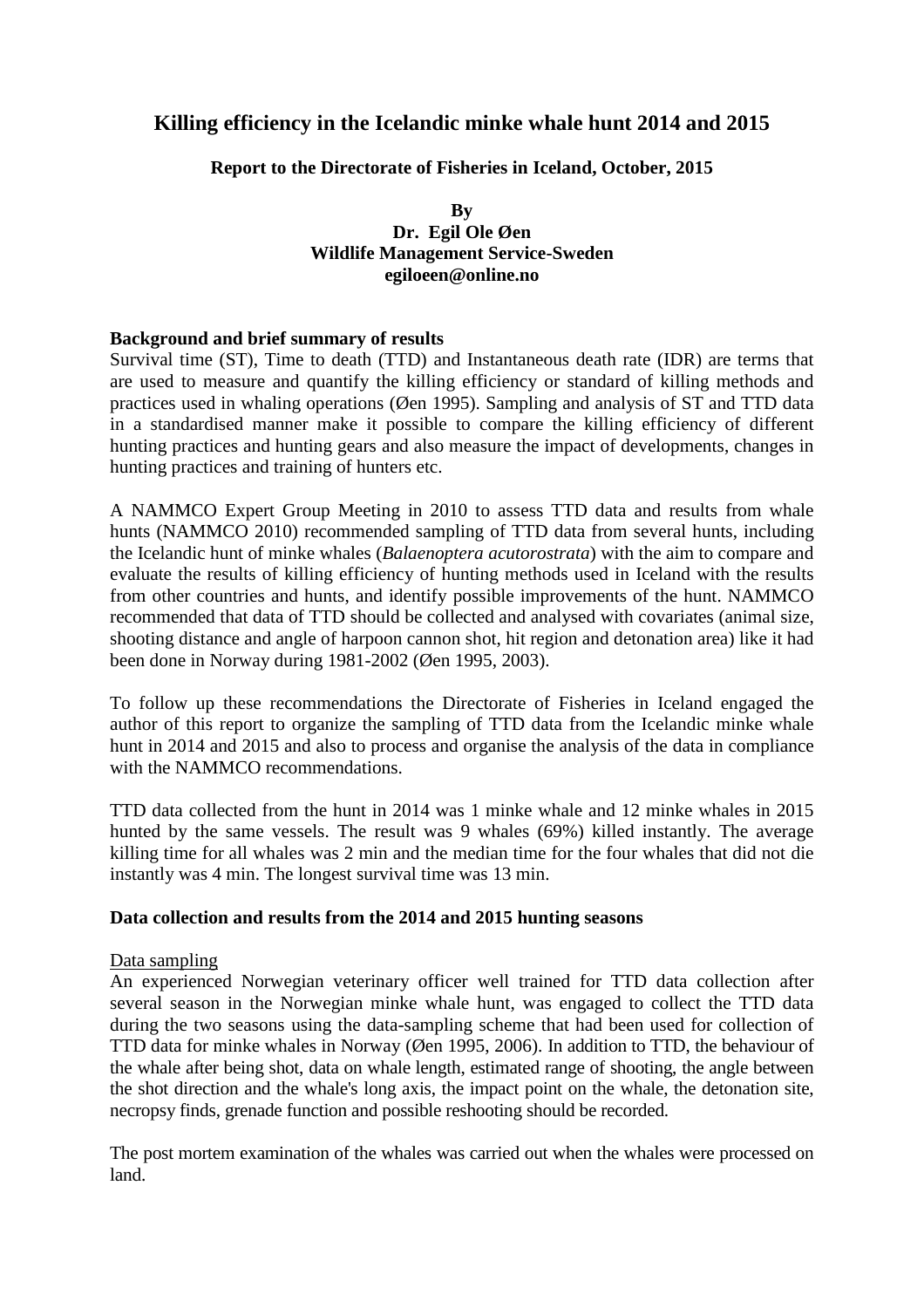## Criteria of death

The time from a strike to the animal's death was recorded by using stop-watch. The time of death was recorded as recommended by The International Whaling Commission (IWC 1980), which is the moment at which cessation of flipper movement, relaxation of the mandible, or sinking without any active movement occur. Using these criteria a proportion of animals will be recorded as being sensible or alive when they most likely are unconscious or dead (Knudsen 2005).

In addition to these behaviour signs of death the recorded TTD should be verified through the findings of organ damage demonstrated at the autopsy. Shooting range and angle of the shot relative to the animal's long axis were estimated without instrumental aid.

## Results

Due to weather condition in 2014, only one whale was killed when the inspector was on board. In 2015 the inspector collected data for 12 minke whales. No whales were reported lost.

The whales were killed with 50 mm Kongsberg harpoon canon and Whale Grenade-99 with 30g of pressed penthrite. Nine (69%) of the 13 minke whales were reported instantly dead after detonation of the grenade in the thoracic region. Eight of these were shot from the recommended side position (45°-135° - relative to the animal's long axis) and one from a narrower angel from behind (135° - 180° - relative to the animal's long axis). Three of the whales that did not die instantly were hit behind the abdomen. For one whale hit in the thorax the grenade failed to detonate. This whale would probably have died instantly or very fast if the trigger line had not been cut. The average TTD was 2 min and the median survival time for the four whales that did not die instantly was 4 min. The longest survival time was 13 min.

The size of the whales varied from 6.2 to 8.1 m. Shooting distance varied from 20 to 60 m with an average shooting distance of 45m.

## **Comments and conclusions**

Too strong conclusions regarding the killing efficiency in the Icelandic minke whale hunt It should not be drawn from the limited set of data from the two hunting seasons. The data show an IDR of 69%. The average TTD was 2 min. This is a lower IDR and a higher TTD than registered in the Norwegian hunt (Øen 2003, 2015) where the values are 82% and 1 min, respectively. However, as the total number of samples is only 13, each whale will count for about 7-8% and one single whale can therefore easily tip the balance considerably in a positive or negative direction.

Detonation in the thoracic cavity, detonation near the spinal column in he thoracic part of the body and at the neck and brain results in 100% instant death (Øen 2003, 2006). The detonation of penthrite causes massive bleedings, damages and injuries to vital organs like heart, lungs, major blood vessels and central nervous system (CNS). Studies of minke whale brains from whales killed with penthrite grenades (Knudsen and Øen, 2003) show that the detonation in thorax and neighbouring regions like the rostral part of abdomen creates fatal haemorrhages (bleedings) as far away from the detonation site as in the spinal column and the basis and cortex of the brain. This effect is in all probability caused by the extremely high, undulating pressure/shock waves that spread out through the body and to the brain through natural openings like the spinal column, large vessels and brain nerves openings in the skull.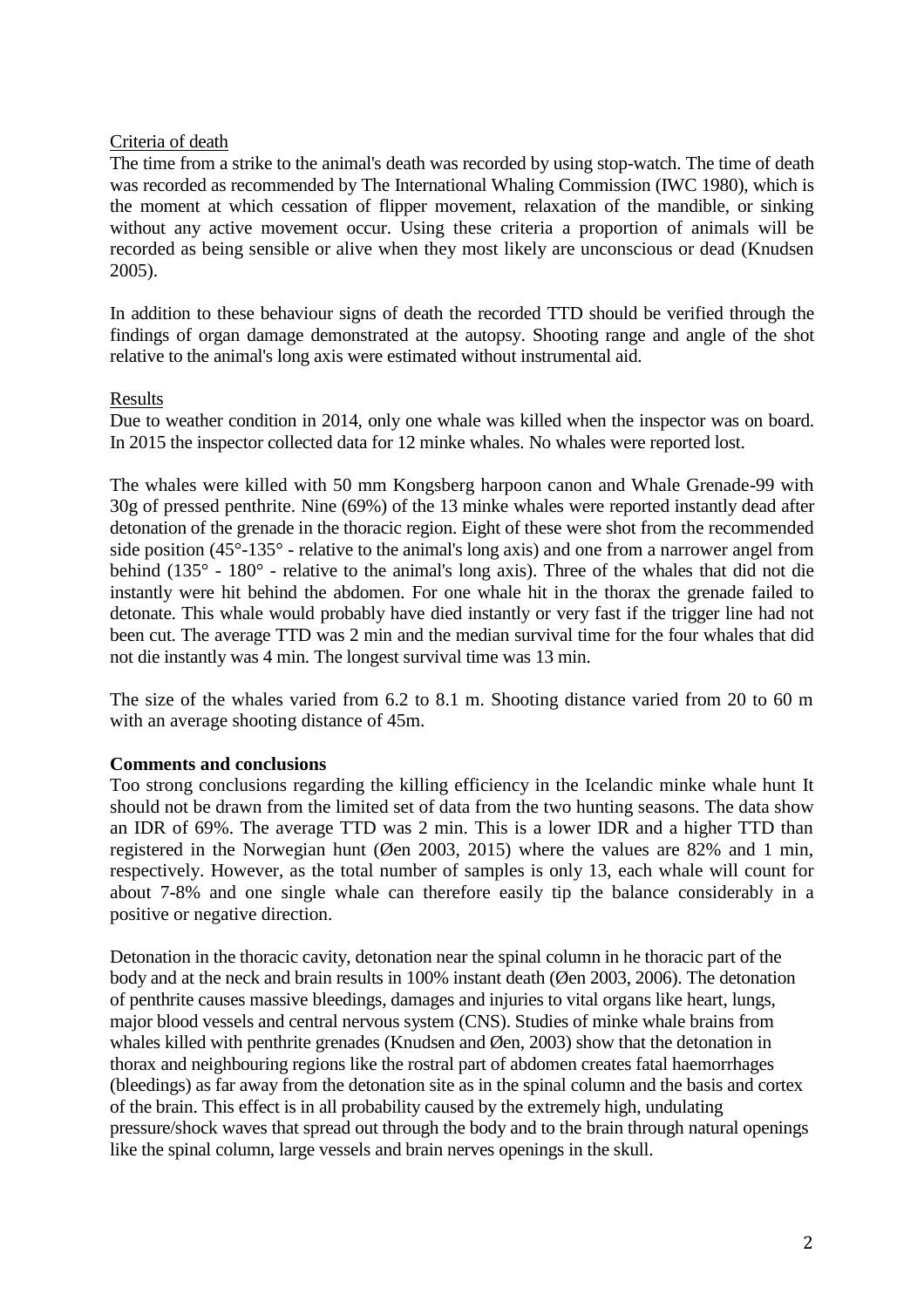The angle of the shot relative to the animal's long axis has a significant influence on TTD and IDR. Grenades that are directed at the thorax from the recommended side position of about 45°-135° relative to the animals long axis can result in 92% instant kills while shots directed in narrower angels from front or from behind results in only 70%, instant kills. The results for shots directed parallel to the body are even lower (63%) (Øen 2015).

Shots from a narrow angel at the body of a moving target will significantly increase the risk of hits and detonations outside vital areas. The risk of stray shots and wounding without killing the animal is considerable. This type of shooting seems to be the main reason for the longer survival times. It is well known also from hunting of terrestrial large games that firing the first rifle shot from the front with some exceptions should be avoided. Firing from back should never be permitted except for the felling of wounded animals (Øen 1995).

To day malfunction or misfire of the Norwegian penthrite grenade is very unusual much due to continuous modification of components that have showed weaknesses and a close surveillance and quality control of the production. However, if the harpoon does not penetrate deep enough (65-70 cm) to trigger the detonation the grenade will not be set off. The high quality of the grenade together with the introduction and use of the NAMMCO handbook "NAMMCO Instruction manual for the maintenance and use of weaponry and equipment deployed in hunting of baleen whales in NAMMCO member countries" should make a potential for further improvements of IDR and TTD if all gunners show a bit more patience and wait until the animal is in the recommended side position before the gun is fired.

## **References**

IWC: 1980. International Whaling Commission. Report of The Workshop on Humane Killing Techniques for Whales, Cambridge.

Knudsen SK and EO Øen. 2003. Blast-induced neurotrauma in whales. Neuroscience Research ,46, 377-386.

Knudsen SK, 2005. A review of the criteria used to assess insensibility and death in hunted whales compared to other species. The Veterinary Journal  $169$  (2005)  $42 - 59$ .

North Atlantic Marine Mammal Commission. 2010. Report of the NAMMCO Expert Group Meeting on Assessment of Whale Killing Methods.

North Atlantic Marine Mammal Commission. 2014. Instruction manual for the maintenance and use of weaponry and equipment deployed in hunting of baleen whales in NAMMCO member countries.

Øen EO. 1995. Killing methods for minke and bowhead whales. Dissertation presented for the degree of Doctor Medicinae Veterinariae. Norwegian College of Veterinary Medicine, Oslo, Norway. Also: IWC report IWC/47/WK8.

Øen EO. 2003. Improvements in hunting and killing methods for minke whales in Norway 1981 – 2003. Rep. Int. Whal. Commn. IWC/55/WK 17.